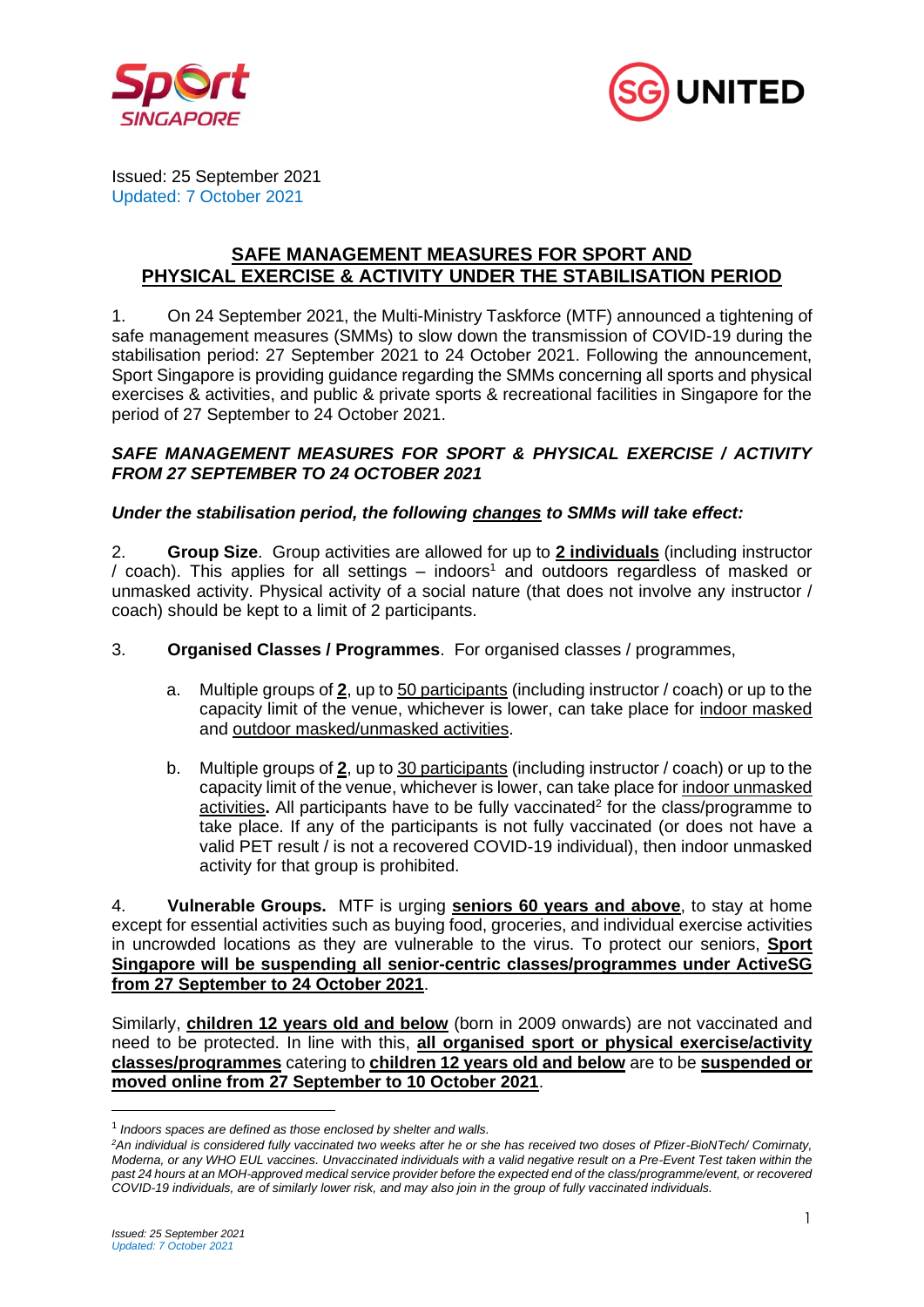



Update (7 October 2021): In line with [Ministry of Education's announcement on 7 October](https://www.moe.gov.sg/news/press-releases/20211007-phased-resumption-of-face-to-face-lessons-for-primary-schools-from-11-october) on the resumption of face-to-face classes, **all organised sport or physical exercise/activity classes/ programmes** catering to **children 12 years old and below** (born in 2009 onwards) can resume in-person from 11 October 2021. However, operators are strongly encouraged to continue conducting these classes online as much as possible. **For indoor unmasked classes/programmes/activities,** the following SMMs will apply to this age group:

- a. Only 1 group of **not more than 2 participants** (including instructor)
- b. There can be **no multiple groups** of 2 participants
- c. The instructor must be fully vaccinated (includes those that have valid PET result / have recovered from COVID-19).

To be clear, in an indoor, unmasked organised class/programme/activity, only a 1-on-1 class/programme/activity between the instructor and a participant who is 12 years and below <sup>3</sup>can take place.

## *These existing SMMs continue to be in effect during the stabilisation period:*

- 5. **Physical Distancing**. While exercising and playing sport, the following physical distancing requirements apply:
	- a. 2-metre physical distancing between individuals for general physical activities, unless the nature of activity requires the distance to be shortened;
	- b. 3-metre physical distancing between individuals for indoors high intensity or high movement exercise classes, unless the nature of activity requires the distance to be shortened.

For instance, in an exercise studio, participants have to maintain the above distancing during the workout when performing exercise but may interact within the same group during intervals. If there are multiple groups, the groups must maintain a distance of 3 metres apart at all times and not intermingle. To be clear, there shall be no cross-mixing or cross-playing between groups i.e. no modified versions of games where a ball is being played between two groups.

6. **Venue Capacity and Density**. Sport/recreational facilities can only admit a maximum number of persons according to its Gross Floor Area based on 10 Sqm per person<sup>4</sup>, up to a maximum of 50 persons. No facility, regardless of size, shall admit more than 50 persons at any single point in time. However, large complexes or multi-function premises such as country clubs or larger premises, may treat different parts of their premises as separate facilities, provided that they are well separated by physical barriers such that intermingling is not possible. Each of these facilities are to have separate TraceTogether-only SafeEntry (TT-only SE) or SafeEntry Gateway (SEGW) check-in & check-out, as well as other screening provisions.

*<sup>3</sup> Indoor unmasked organised classes/programmes/activities for children 12 years old and below may resume from 11 October 2021 with the child not having to undergo a Pre-Event test, subject to the provisions listed under paragraph 4.*

*<sup>4</sup> The Gross Floor Area includes exercises spaces, as well as other spaces such as changing rooms, rest areas within the facility. Facilities smaller than 50 sqm can admit up to 5 persons but must adhere to distancing rules; the 5 persons do not include staff.*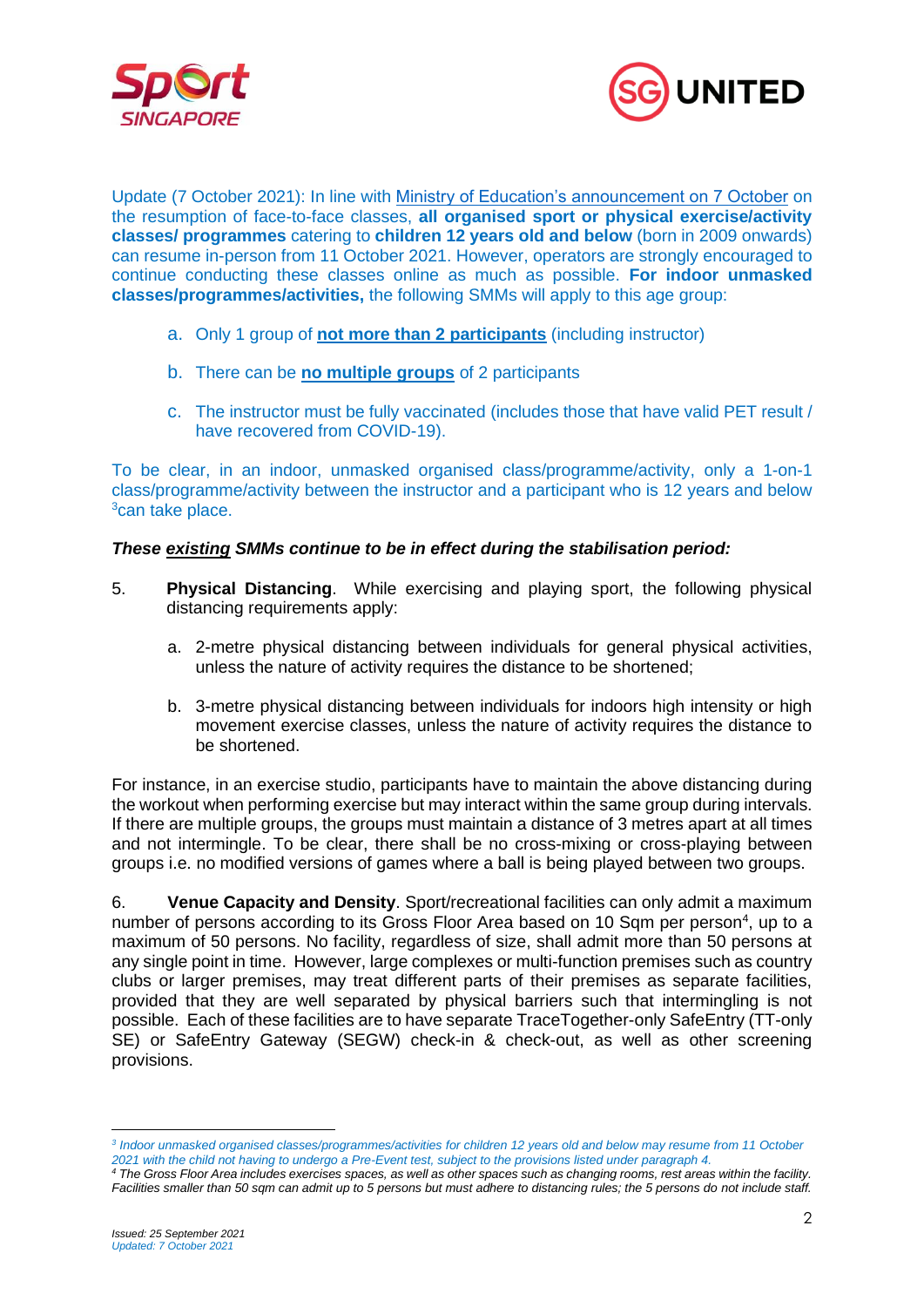



7. *Vaccination-Differentiated SMMs at Indoor Sport Facilities.* Permitted enterprises are advised to determine if they will be able to effectively implement vaccination-differentiated SMMs (VDS) at their indoor facilities. Facilities that do not implement checks on vaccination status will not be allowed to conduct unmasked indoor activities or provide common equipment. These facilities may only continue to conduct indoor masked activities without provision of equipment.

8. Permitted enterprises that implement VDS are responsible for conducting checks on the vaccination status of all staff and participants. Beyond the usual screening measures such as TraceTogether-only SafeEntry (TT-only SE) and SafeEntry Gateway (SEGW) check-in & check-out, they are to ensure that every person who enters their premises have their vaccination status checked and recorded manually or electronically. Persons who do not have their vaccination status verified will be denied participation in indoor unmasked activities. Permitted enterprises are to set up proper checking protocol at their access control points.

9. Permitted enterprises may cater for indoor unmasked activities for fully vaccinated individuals<sup>5</sup> (includes those that have valid PET result / have recovered from COVID-19) in clearly demarcated spaces away from other users, in accordance with the guidelines below. Enterprises will also have to ensure that vaccinated individuals (includes those that have valid PET result / have recovered from COVID-19) who participate in such activities do not mix with other users for the entire time they are within the facility (including in common areas such as changing rooms and toilets). In such situations, the individuals from different categories should be clearly marked by use of coloured wrist tags or passes or some other form of differentiating identification.

To allow time for instructors/coaches to be fully vaccinated, as a transitional arrangement (from now to 30 September 2021), instructors / coaches do not need to take a pre-event test before conducting indoors classes/activities with unmasked participants, as long as they are masked at all times when instructing/coaching. They are advised to moderate their own intensity level when leading these activities, so that they do not invariably end up unmasked. This transitional arrangement is only applicable to instructors/coaches and will not apply to participants. Update (7 October 2021): This transitional arrangement has expired and unvaccinated instructor/coaches that work in VDS setting will need to take a pre-event test before conducting indoors classes/activities with unmasked participants.

10. **Provision of Common Equipment**. For outdoor facilities, operators can provide common equipment for their participants. For indoor facilities, VDS needs to be implemented before common equipment such as weight, strength or resistance training equipment, climbing walls, yoga mat etc can be made available. Operators will have to verify the vaccination status of all participants, and ensure that only fully vaccinated individuals (includes those that have valid PET result / have recovered from COVID-19) will be allowed to participate in indoor unmasked activities. To be clear, even if an indoor facility does not offer unmasked activity, it will have to institute checks on vaccination status upon entry if common equipment is provided at that facility. In such instance where activities are indoors and equipment is provided, vaccinated and unvaccinated persons are allowed to be in the same group of 2 individuals as long as they remain masked. Thorough sanitisation is to be instituted at regular intervals to minimise risk of transmission via common surfaces.

11. **Enhanced SMMs for Indoor Facilities**. Operators, staff, participants and instructors of indoor facilities will also have to adhere to an enhanced set of SMMs as per Annex.

*<sup>5</sup> An individual is considered fully vaccinated two weeks after he or she has received two doses of approved vaccines. Unvaccinated individuals with a valid negative result on a Pre-Event Test taken within the past 24 hours at an MOH-approved medical service provider before the expected end of the class/programme/event, or recovered COVID-19 individuals, are of similarly lower risk, and may also join in the group of fully vaccinated individuals.*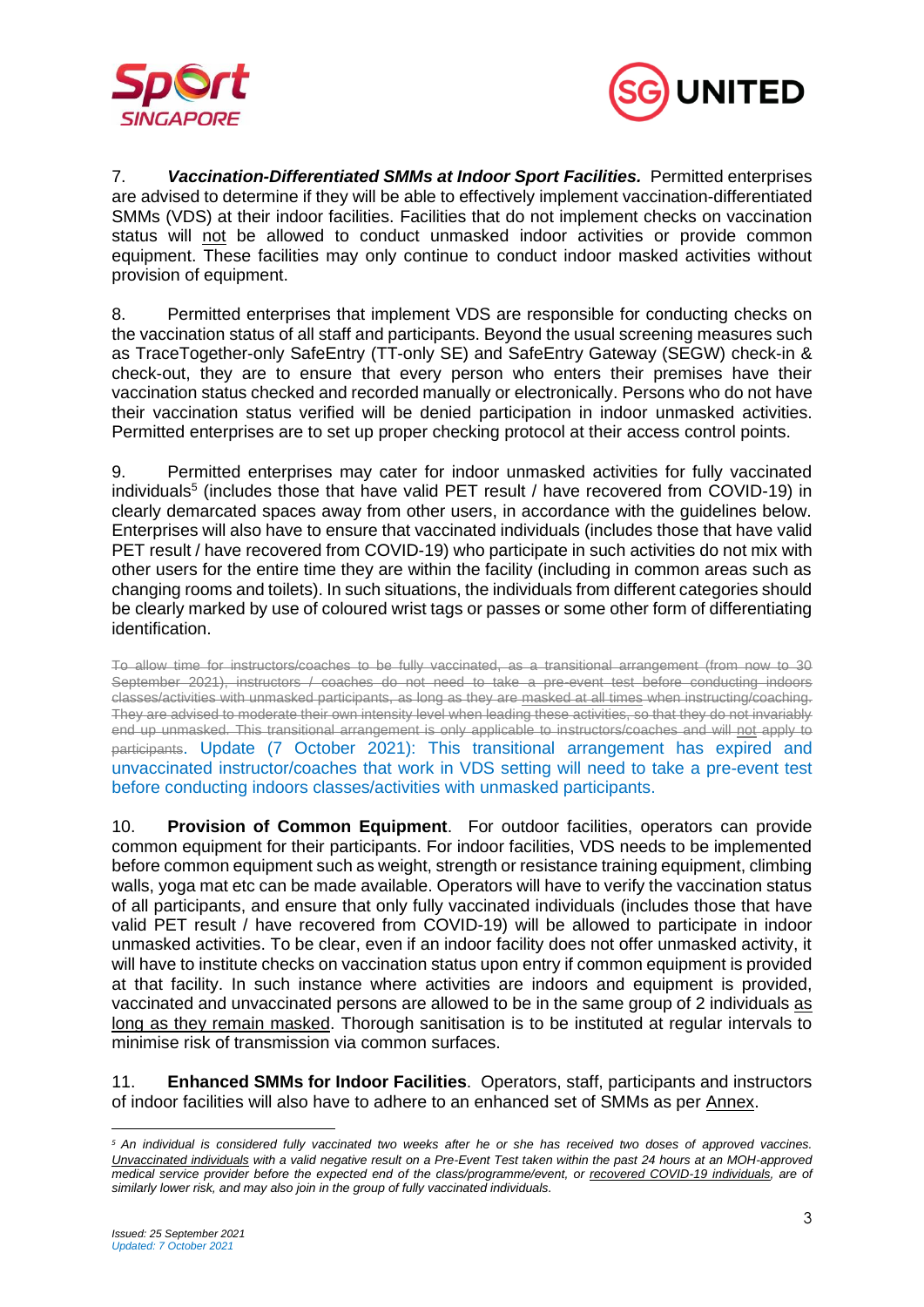



12. **Large Group Outdoor Classes**. Approved large outdoor classes at public spaces such as parks and HDB common areas can continue, subject to the venue size and SMM requirements as stated in this guidance. All instructors must also be registered with Sport Singapore via [https://circle.myactivesg.com/programmes/classes/coaches/outdoor-classes](https://circle.myactivesg.com/programmes/classes/coaches/outdoor-classes-instructor-registration)[instructor-registration.](https://circle.myactivesg.com/programmes/classes/coaches/outdoor-classes-instructor-registration) Subsequent approval from facility owner needs to be sought before activities can be conducted.

- 13. **Sport Events.** Sport events can continue during the stipulated period as follows:
	- a. Spectator Sport Events**.** Spectator sport events, such as Singapore Premier League football matches can proceed with up to 1,000 spectators (in zones of up to 50 persons) if all spectators are fully vaccinated (includes those that have valid PET result / have recovered from COVID-19).
	- b. Mass Participation Sport Events. Mass participation sport events, such as mass runs, open-water swims, cycling and triathlon events, can proceed with up to 1,000 participants (in waves of up to 50 persons) per session<sup>6</sup>, if all participants are fully vaccinated (includes those that have valid PET result / have recovered from COVID-19).

At this juncture, mass participation sport events will not be allowed to have invited spectators. Organisers are to put in place measures to prevent the spontaneous gathering of onlookers for such events.

From 27 September to 24 October 2021, mass participation sport events catering to seniors 60 and above are discouraged. From 27 September to 10 October 2021, mass participation sport events catering to children 12 years and below are to be suspended.

Update (7 October 2021): From 11 October 2021, mass participation sport events catering to children 12 years and below can resume.

c. Sport Competitions & Tournaments refer to competitions involving timed races or head-to-head matches where there could be multiple heats or qualifying rounds ("sessions"). Such events can continue but must not exceed 50 persons in each facility at any single point in time. Organisers are advised to arrange competitions with different sessions, adequately separated within a day (i.e. at different times of a day) or across multiple days, to avoid congregation.

Each match is allowed to have up to 2 persons in the field of play at any single point in time. For indoor unmasked competitions or activities, only fully vaccinated persons (includes those that have valid PET result / have recovered from COVID-19) may participate in such events.

For such sport competitions and tournaments, spectators are permitted, but must comply with the requirements at paragraph 13(a) above.

From 27 September to 24 October 2021, sport competitions and tournaments catering to seniors 60 and above are discouraged. From 27 September to 10

*<sup>6</sup> Different sessions are required to be adequately separated by time to avoid the congregation of participants at the venue and its vicinity. Organisers may propose the number of sessions and time interval between sessions to ensure safe participation, which may vary depending on context.*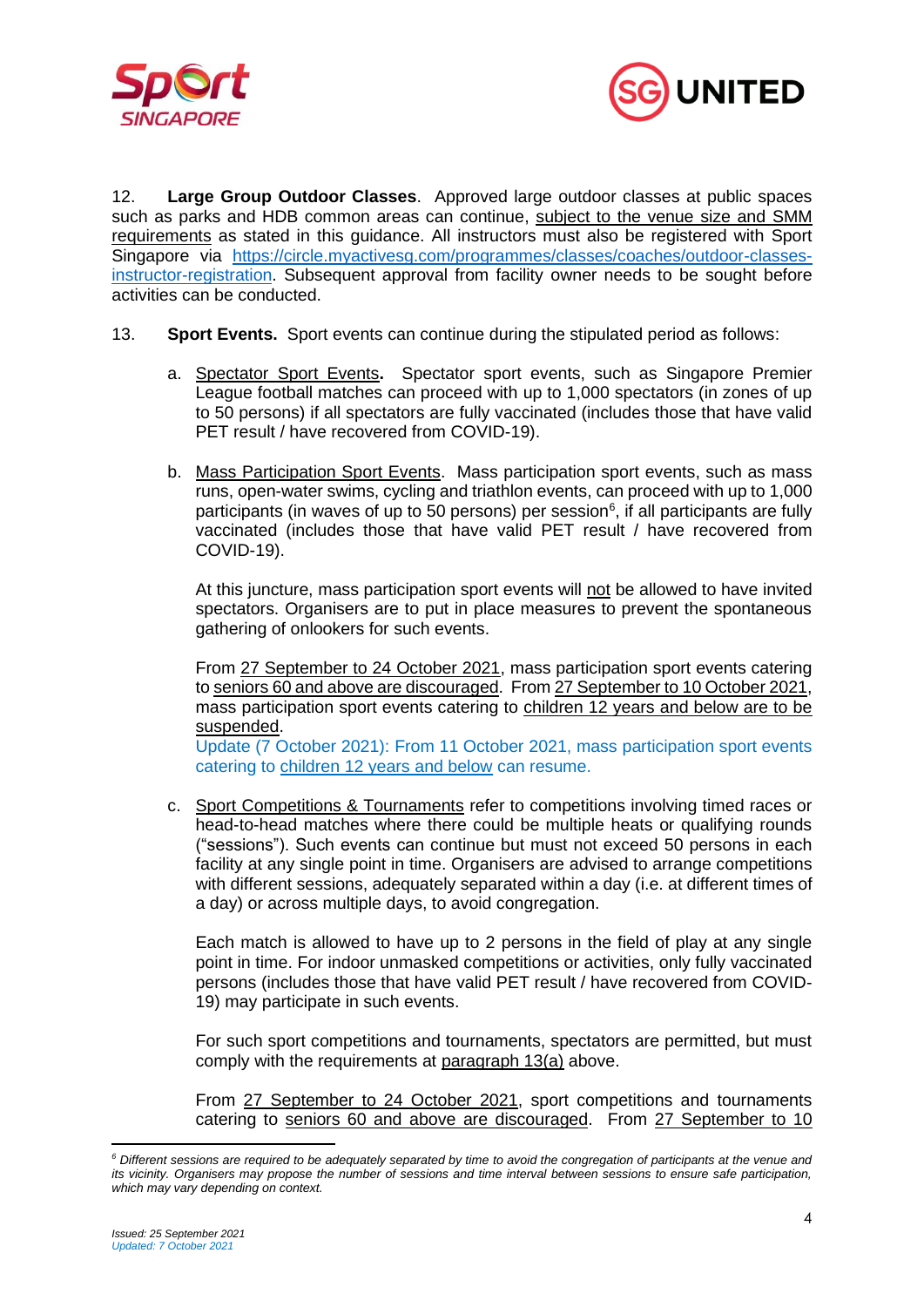



October 2021, sport competitions and tournaments catering to children 12 years and below are to be suspended.

Update (7 October 2021): From 11 October 2021, sport competitions and tournaments catering to children 12 years and below can resume.

MCCY and SportSG have been studying the feasibility of allowing more players per match in sport competitions and tournaments, if all players are fully vaccinated (includes those that have valid PET result / have recovered from COVID-19). In view of tightening of measures, we will delay the decision till the situation improves.

Unvaccinated children aged 12 and below may be included and exempted from pre-event testing but must be limited to no more than 20% of total attendance. If there are any spectators/participants who are unvaccinated or untested (other than children aged 12 and below), the event will have to be capped at 50 persons.

14. All sport events that involve more than 50 persons in total (including participants, spectators, officials, event crew and support staff) will need to be endorsed by Sport Singapore before they can be conducted. Organisers will have to submit an application to Sport Singapore using the form in Annex A, emailing it to SPORT Covid@sport.gov.sg at least 14 days prior to the start of the event to give time for evaluation and discussion. Organisers are advised not to carry out related marketing/publicity efforts before receiving endorsement from Sport Singapore, as the event may require modifications before it may proceed.<sup>7</sup>

Sport Singapore's endorsement is only for the sport event SMMs. Organisers will need to seek further approval from facility owner / relevant agencies before their event can proceed. Events that were previously endorsed by Sport Singapore will need to have their SMMs updated and organisers are to resubmit their plans using the prescribed form for endorsement by Sport Singapore.

15. In addition to the SMMs under the preceding paragraphs, other SMMs will continue to be in place, and should be complied with. These include, but are not limited to:

- a. **Mask wearing**. Masks should be worn as a default. Masks may be taken off when performing strenuous activity outdoors, and it must be put on immediately after the completion of high intensity sport and physical activities. In indoor settings, only fully vaccinated individuals (includes those that have valid PET result / have recovered from COVID-19) may remove their masks when performing strenuous activity in a facility that has implemented vaccination-differentiated SMMs.
- b. **Intermingling to be avoided in changing rooms / toilets**. Individuals should not intermingle with others and linger within the facilities. Masks must be worn when one is changing in and out of one's sport attire / swimwear. If a mask is removed during shower or face-washing, it is to be worn promptly after. Changing rooms and toilets must be closed off if individuals cannot comply with these SMMs.
- c. **Sharing of common equipment should be minimised**. The sharing of equipment (when it is not prohibited) should be minimised as far as possible. The equipment should be wiped down / sanitised before passing on for use by the next user. This includes equipment such as weights and balls.

*<sup>7</sup> Organisers will be responsible for the costs of the event (including the additional costs of modifications), and/or compensation to participants arising from event postponement or cancellation.*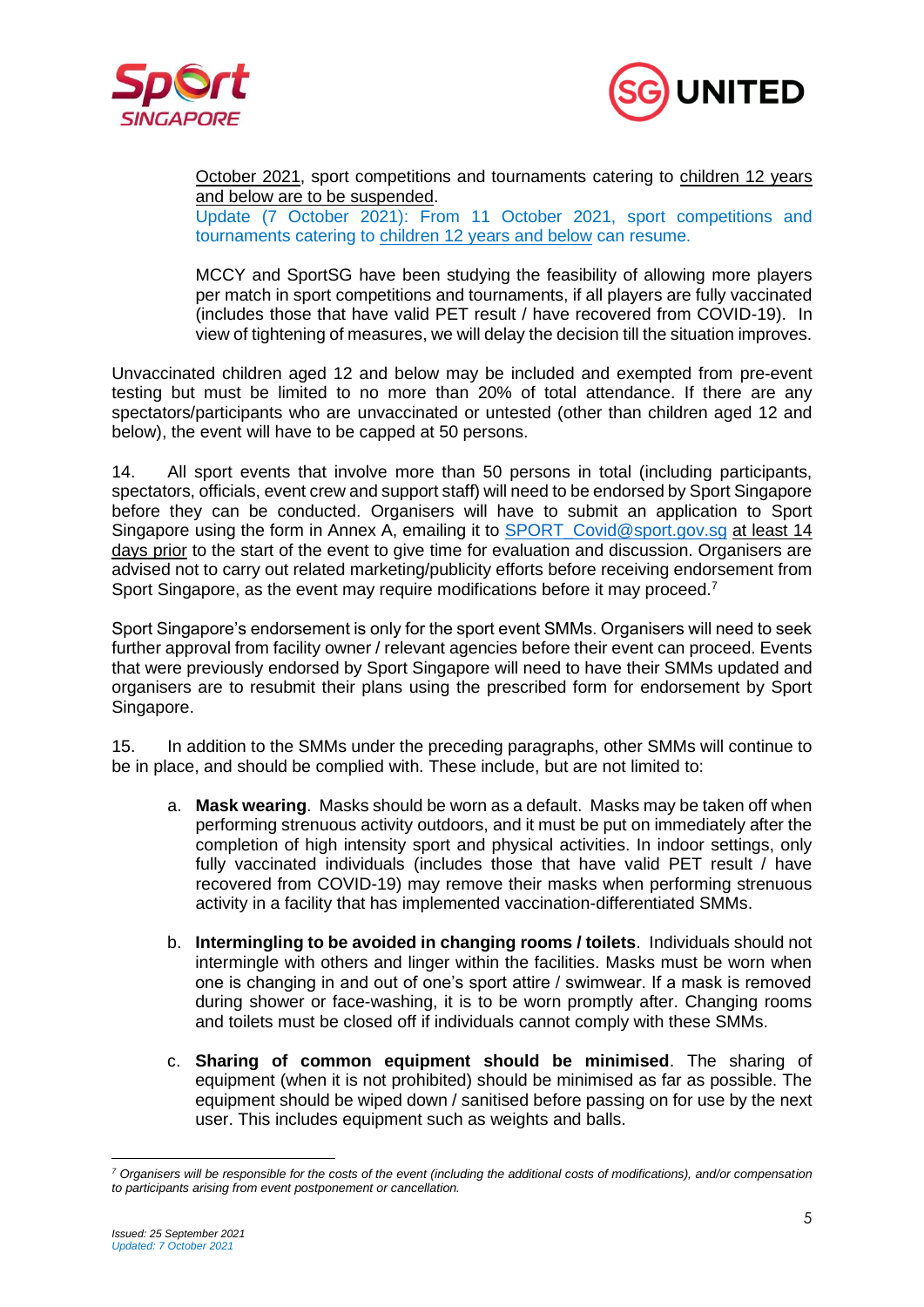



- d. **Facilitating contact tracing.** Operators and instructors are to maintain a complete set of data that clearly record how all participants are segregated into groups of up to 2 persons. Recent cases have revealed that sport and exercise operators and instructors have not been able to provide the required information, hampering contact tracing by the authorities. It is also the statutory responsibility of operators and instructors to ensure that all participants are properly checked in by TraceTogether-only SafeEntry (TT-only SE) or SafeEntry Gateway (SEGW). Where the activity permits (e.g. for spin classes), participants are to carry their devices such as TT Tokens to aid contact tracing. Even if an activity does not allow carriage of such devices, operators and instructors are to take steps to place the devices together to reflect group arrangement.
- e. **Reducing physical interaction & hygiene and ensuring safe distancing.** Owners or operators of facilities are responsible for ensuring SMMs are implemented, and that their patrons/users comply. Facility owners/operators must:
	- i. Organise human traffic flow and space management to ensure that the mixing of groups is minimised to transient contact.
	- ii. Put in place measures to minimise crowding or mixing at common facilities e.g. toilets. Where possible, specific common facilities should be designated to specific zones so that attendees from different zones do not mix when using such facilities.
	- iii. TraceTogether-only SafeEntry (TT-only SE) or SafeEntry Gateway (SEGW) must be implemented for participants and visitors. All participants and staff are to use either the TraceTogether app or the TraceTogether Tokens for check-in and check-out. Enforcement of this will be stepped up to ensure full compliance by all permitted enterprises. As announced by the Multi-Ministry Taskforce, the temperature screening requirement will be removed from 19 August 2021.
	- iv. Frequently disinfect common spaces and interactive components (e.g. smart kiosks, turnstiles, changing benches, hooks for clothes, etc). Operators are strongly encouraged to adopt good sanitation and hygiene practices to achieve the SG Clean quality mark.
	- v. All indoor premises should refer to the latest guidance on improving ventilation and indoor air quality in buildings amid the COVID-19 situation, available at: <https://go.gov.sg/bca-circular-improving-ventilation-iaq>
	- vi. Place hand sanitisers in close proximity of the facility entrance and high-touch surfaces like door handles. Attendees should be encouraged to sanitise their hands before entering and upon leaving the facility.
	- vii. Ensure that participants do not shout while engaging in physical activities. This is because shouting increases the risk of transmission via droplets.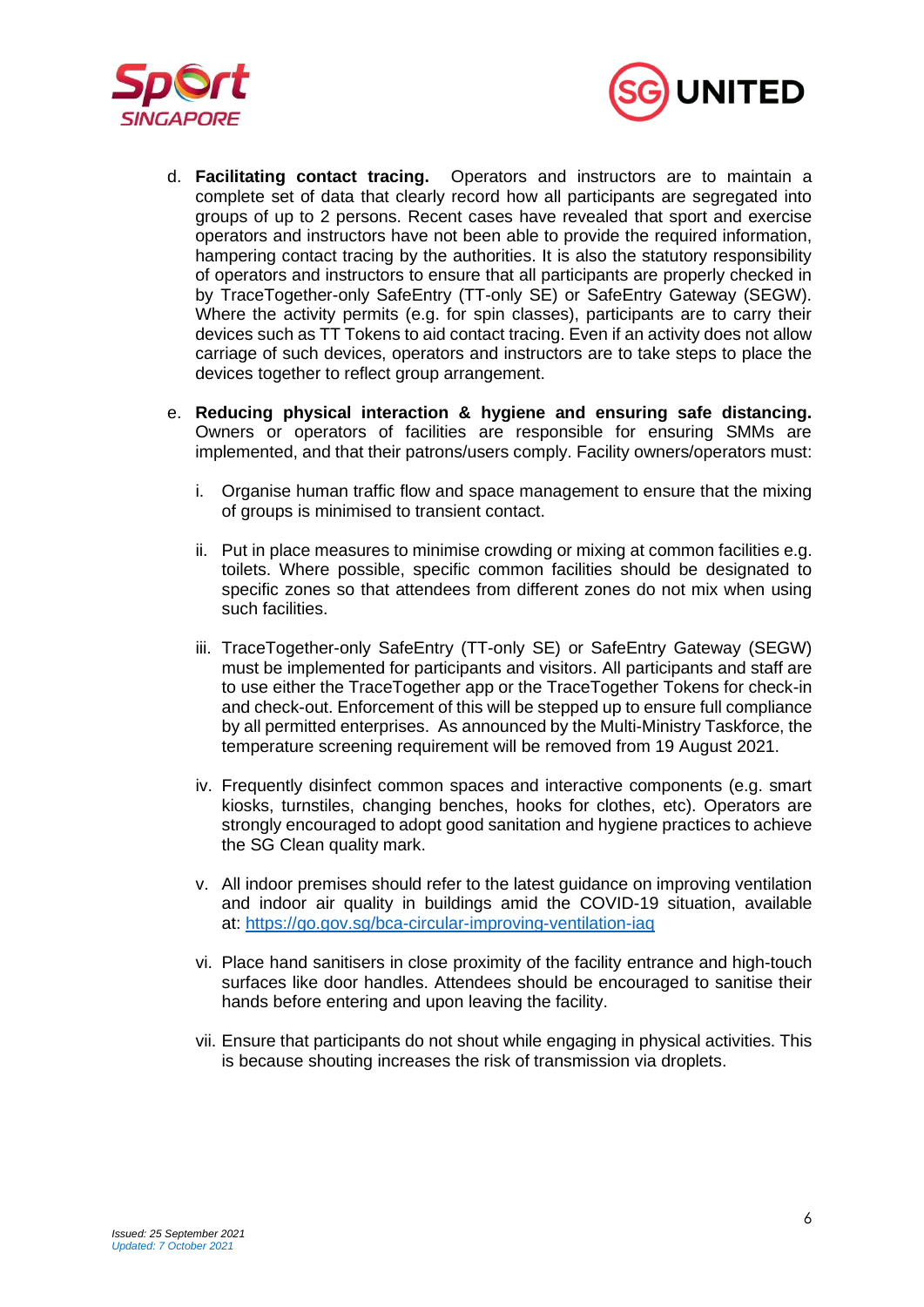



#### *FAST AND EASY TESTING AND "VACCINATE OR REGULAR TEST" REGIME FOR SPORT AND FITNESS SECTOR*

16. From 13 September 2021, the mandatory testing regime for the sport and fitness sector will be as follows:

- a. Under the mandatory Fast and Easy Test (FET) Rostered Routine Testing (RRT) regime, all workforce<sup>8</sup> (include full-time/part-time workers at the same premises such as cleaners, administrative staff, etc, even if they are masked and do not interact with unmasked persons) in the following sport / fitness settings will have to be tested once every seven days:
	- i. All indoor (regardless of masked or unmasked activities) sport / fitness facilities and activities
	- ii. All outdoor unmasked sport / fitness activities
	- iii. Activities involving children 12 years and under, regardless of masked or unmasked activities
- b. FET can be conducted via the Employer-led Supervised Self-Swab (ESSS) system<sup>9</sup>, or at Quick Test Centres (QTCs). The Government will be funding the cost of antigen rapid test (ART) kits for ESSS and the cost of testing at QTCs till 31 December 2021 for all workforce stipulated under 16 (a) (i), (ii), (iii).

17. From 1 October 2021, under the Vaccinate or Regular Test (VoRT) regime, any unvaccinated workers under paragraph 16 (a), will have to be tested twice every seven days.

This will operate in tandem with FET and each weekly FET RRT will count towards one of the twice weekly VoRT requirements. The remaining VoRT requirement can also be fulfilled via the ESSS or at the QTCs. This additional test will not be funded by Government unless one is medically ineligible for vaccination.



18. The table below provides an overview of FET and VoRT. More details on FET and VoRT for sport and fitness sector is availabl[e here](https://www.sportsingapore.gov.sg/Newsroom/Media-Releases/2021/June/(Updated-25-Sep-2021)-Fast-And-Easy-Testing-and-%E2%80%9CVORT%E2%80%9D-Regime-For-Sport-And-Fitness-Sector) or through the QR code.

| *Workforce defined as all<br>fitness settings: | workers <sup>10</sup> , including full-time/part-<br>time workers at the same premises<br>such as cleaners, administrative<br>staff, etc, even if they are masked<br>and do not interact with unmasked<br>persons) in the following sport / | <b>Fast and Easy Test</b><br>(FET) Rostered<br><b>Routine Testing</b><br>(RRT)<br>Employer-led<br>$\mathbf{L}$<br>Supervised Self-<br>Swab (ESSS),<br><b>Quick Test Centres</b><br>II.<br>(QTCs) | <b>Vaccinate or Regular</b><br><b>Test (VoRT)</b><br>Employer-led<br>Ĺ.<br>Supervised Self-<br>Swab (ESSS),<br>ii. Quick Test Centres<br>(QTCs)<br>iii. MOH approved<br>Covid-19 test<br>provider |
|------------------------------------------------|---------------------------------------------------------------------------------------------------------------------------------------------------------------------------------------------------------------------------------------------|--------------------------------------------------------------------------------------------------------------------------------------------------------------------------------------------------|---------------------------------------------------------------------------------------------------------------------------------------------------------------------------------------------------|
| <b>Vaccinated</b>                              | <b>Indoor Masked</b>                                                                                                                                                                                                                        |                                                                                                                                                                                                  |                                                                                                                                                                                                   |
| workforce*                                     | <b>Indoor Unmasked</b>                                                                                                                                                                                                                      | 1 x per week                                                                                                                                                                                     | <b>NA</b>                                                                                                                                                                                         |
|                                                | <b>Outdoor Unmasked</b>                                                                                                                                                                                                                     |                                                                                                                                                                                                  |                                                                                                                                                                                                   |

*<sup>8</sup> Does not include volunteers and those who are not paid/compensated for their services.*

*<sup>9</sup> Self-administered ART not under ESSS is not valid for FET.*

*<sup>10</sup> Does not include volunteers and those who are not paid/compensated for their services.*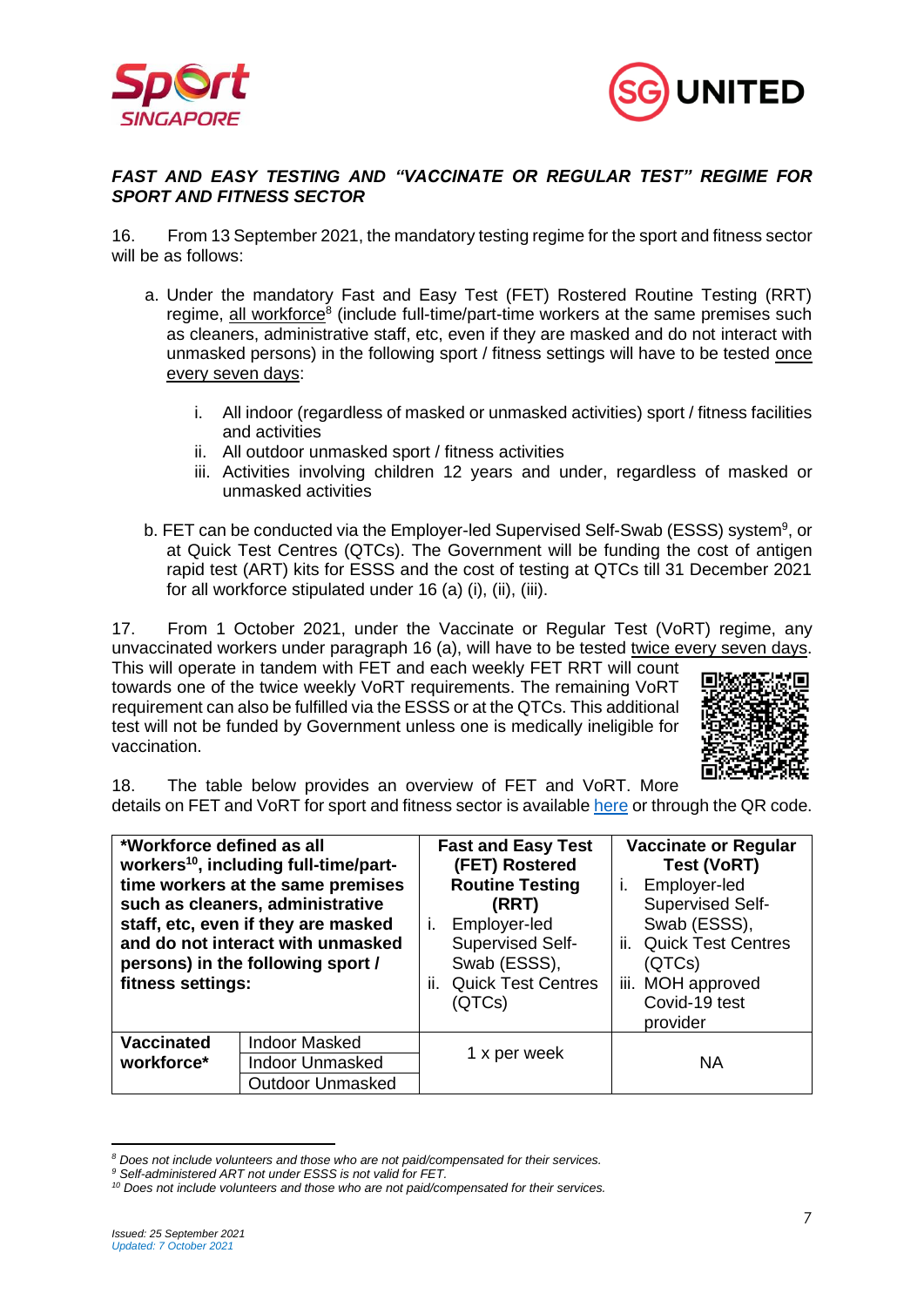



|                     | All activities involving<br>children 12yo and<br>below                                                      | <b>Tests funded by Govt</b><br>till 31 Dec 2021 |                                                                                                                   |
|---------------------|-------------------------------------------------------------------------------------------------------------|-------------------------------------------------|-------------------------------------------------------------------------------------------------------------------|
| <b>Unvaccinated</b> | Indoor Masked                                                                                               |                                                 | 2 x per week                                                                                                      |
| workforce*          | <b>Indoor Unmasked</b><br><b>Outdoor Unmasked</b><br>All activities involving<br>children 12yo and<br>below |                                                 | Each weekly FET<br>$\bullet$<br><b>RRT</b> will count<br>towards one of the<br>twice weekly VoRT<br>requirements. |
|                     |                                                                                                             |                                                 | Remaining test is<br>٠<br>not funded unless<br>medically ineligible<br>for vaccination.                           |

# *TOWARDS A COVID-19 RESILIENT NATION*

19. Singaporeans are urged to remain vigilant and observe safe distancing measures in place to minimise community transmissions. We all have a part to play in keeping COVID-19 at bay, and protect ourselves and our loved ones.

20. Government agencies will be conducting inspections. Enforcement action(s) under the COVID-19 (Temporary Measures) Act and the Infectious Diseases Act will be taken against businesses or individuals who fail to comply with safe management measures.

21. For the latest updates on COVID-19 for sport and physical exercise & activity, please visit [https://www.sportsingapore.gov.sg/Newsroom/Media-Releases.](https://www.sportsingapore.gov.sg/Newsroom/Media-Releases) For queries, members of the public can email the Sport Singapore QSM at<https://members.myactivesg.com/feedback> or call 1800-344-1177 during office hours (Mondays to Fridays, 9.00am to 6.00pm).

22. This guidance supersedes all advisories issued by Sport Singapore before this date.

- End -